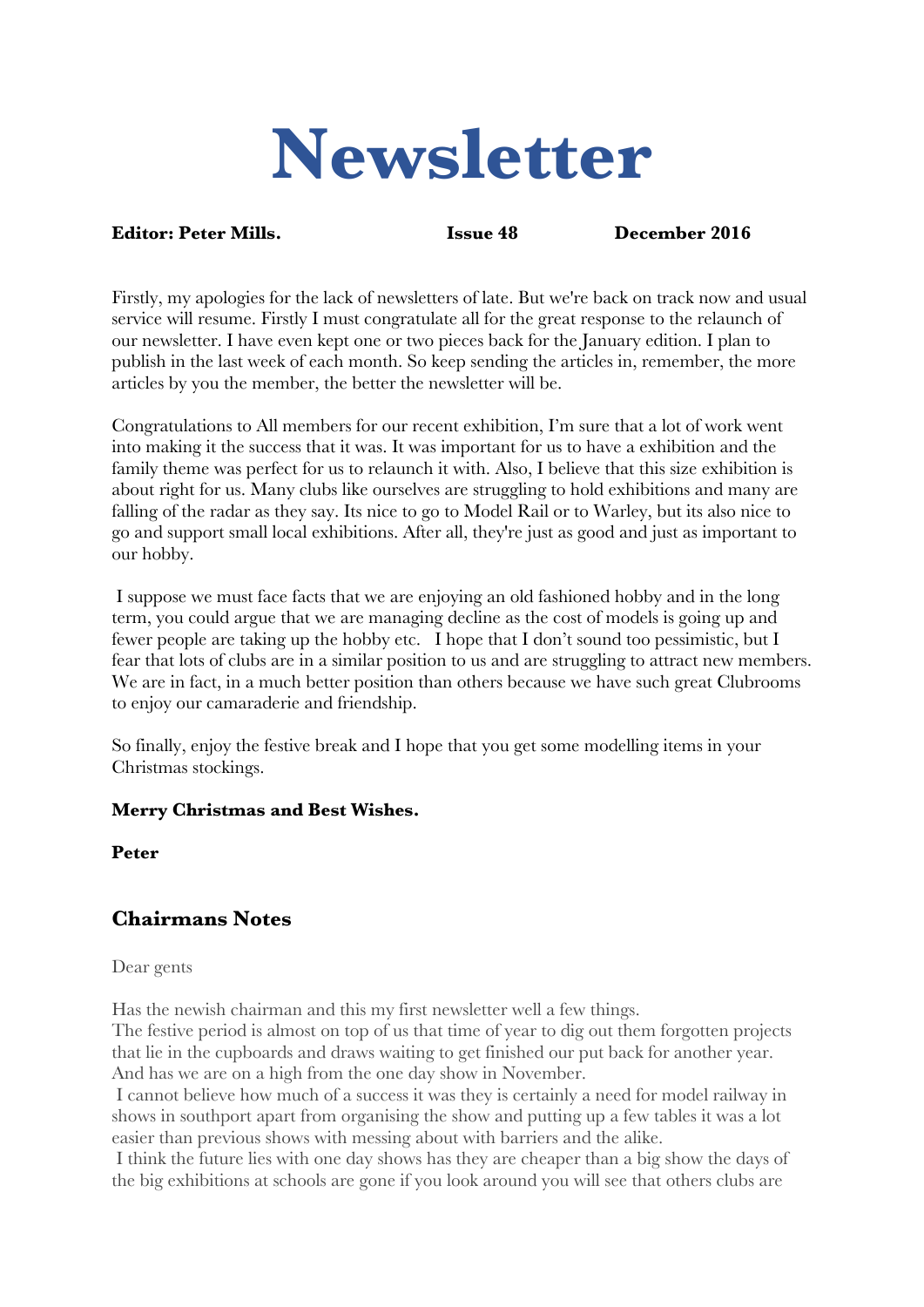doing the same thing anyway that is enough off my going on all the best for Christmas and the New Year. See you out there

## **Mike Sharples Chairman**

# **Secretary's Notes**

Dear Members, it is with great pleasure that I welcome the return of the SMRC newsletter, not least because I should release me from the pain of circulating occasional Secretary's Bulletins!

So just a quick reminder of two recent successes - firstly our Family Train show which although on a much more modest scale than our previous shows was itself a great success both financially and in terms of putting ourselves and our hobby before our friends and the others in the town. And the smiles on the faces of the kids said it all. All of the layouts were made by our own members or ex-members, and apart from the sheer pleasure of operating and displaying our own layouts, this also resulted in a considerable cost saving for the club. We all enjoyed a busy couple of days with a Sunday to recover - and still did this with the grateful assistance of those members who wished to take part whilst respecting the wishes of those who didn't wish to. The Committee are minded to run a similar family show next year at the same time and location and would like to hear members views, as well as the idea of staging a Saturday show in the Springtime with a modellers perspective. If you are interested in working with the Committee on this project, please get in touch with myself or with another Committee member.

Towards the end of last month a small team from SMRC also accompanied Monsal Dale to the NEC Warley show. A great time was had by all and I understand that the layout performed faultlessly under show conditions, a reflection on all of the work undertaken by Ian Shulver and others to eliminate the gremlins.

Ten days ago I met up at our clubroom with a former Southport man, now resident in Toulouse who is building a model of a class 502 unit. Rick had been in touch previously regarding the appropriate LMS maroon paint and I was able to find him a tin in my basement which although more than 30 years old, proved suitable for the job, as proven by his pictures. I am hoping that next time that Rick visits his relatives in the town, it will be possible for him to see the real McCoy at Burscough. Rick has worked all over the world as an aeronautical design engineer but vividly recalls our signal box from his childhood.

## **Jim**

I do not where to start really this is article/ review of the loco in question

Generally I don't have anything to do with Thomas the tank I mean it is good for kids so it gets them in to the hobby but for some strange reason I was drawn to this model just before Christmas 2015 I read on a narrow gauge railway modellers forum that I am member that Bachmann U.S not Europe where doing a model of a loco called Skarloey in 009/Hon30.

After much searching I come across a company called Totally Thomas which is a U.K based company which at the time where taking reservations for the model so I sent a email to reserve one because of the massive response he had to up his order from 35 to 60 to cope with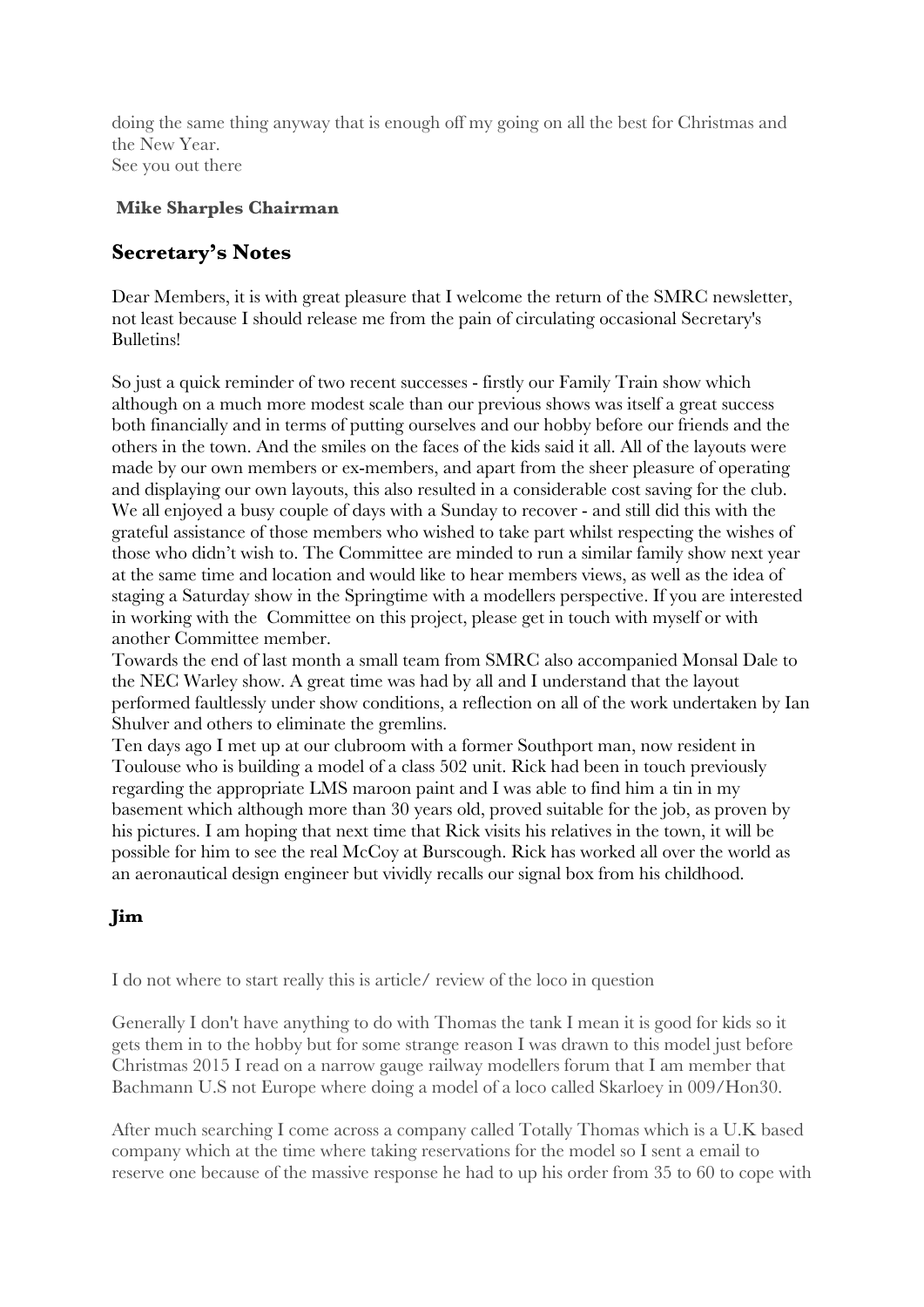demand which wiped out stocks back in America the problem is that you cannot go into a U.K shop and buy one has due to licensing laws the loco is not available to buy in the U.K so the only way to get one is to import from America which I am surprised about has Bachmann Europe has missing a golden opportunity to make a few bob.

I have enclosed pictures which is next to a meridian models 009 Talyllyn railway no 1 from my own collection you can see it is a exact copy of the loco maybe a slightly bit bigger compared to to the Meridian version the only grumble from the 009 community is that the cylinders are a bit to big which I suppose they need to be to allow for room around tight curves I can honestly say I am quite made up that I have got my hands on one.

It is a lovely runner I cannot believe that this is meant to be kids toy the level of detail and smooth running is unreal hopefully they will following up with more locos from the Skarloey railway which is based on the Talyllyn railway where Rev Audrey worked has a volunteer guard in the 1950's so the Skarloey railway characters are based on locos from the line Skarloey itself is based on Talyllyn Railway no 1 has a few modellers are converting / repainting there Skarloey Into T.R no1

## **Mike Sharples**

## **Monsal Dale at the Warley Exhibition**

Having exhibited Monsal Dale a few times with the track configuration in Monsal Station as per actuality, we came to the conclusion that Midland practice of trailing crossovers, including that in the single slip was not ideal for operation at an exhibition. In reality it meant that to use the down loop for holding coal trains required blocking both up and down lines and reversing long train and, in N gauge, the consequent danger of derailments. The decision was therefore made to change the trailing single slip to a facing one - and so started a chain of events that resulted in a complete retire of the layout, including a new control panel. I never did find out what the cause of the problems.

However, we eventually erected the layout in Jim's cellar and fortunately all worked perfectly. Exhaustive testing in the days preceding the Warley show to check out the electrics and give a measure of operator training occurred, and so we were ready to go.

By the Friday morning of the show weekend, two of our team had to cry off - Jim through family commitments and Malcom because of illness (hope you have recovered now). So three of us (Frank, Tony and myself) loaded the van and set off for the NEC via the service station on the M6 toll road. Arriving at the NEC we were directed to the holding car park and sat there for well over an hour before being allowed into the exhibition hall to set up - not an auspicious start to the weekend. However, things started to look up and we put up the layout, cleaned he track and had locos running within an hour. A quick cup of tea and off to our hotel in Tamworth through the horrendous Friday evening Birmingham traffic.

An early start on Saturday morning to the NEC, firstly to get our breakfast and secondly to fully populate Monsal Dale with locos, coaches and coal wagons so that we would be ready by the [9.00](x-apple-data-detectors://3) am deadline. Derek arrived mid morning, as did Richard, to help us operate the layout and give us a chance to inspect, at least some of, the other as well as make 'much needed' purchases. The day passed with few incidents, other than self inflicted ones